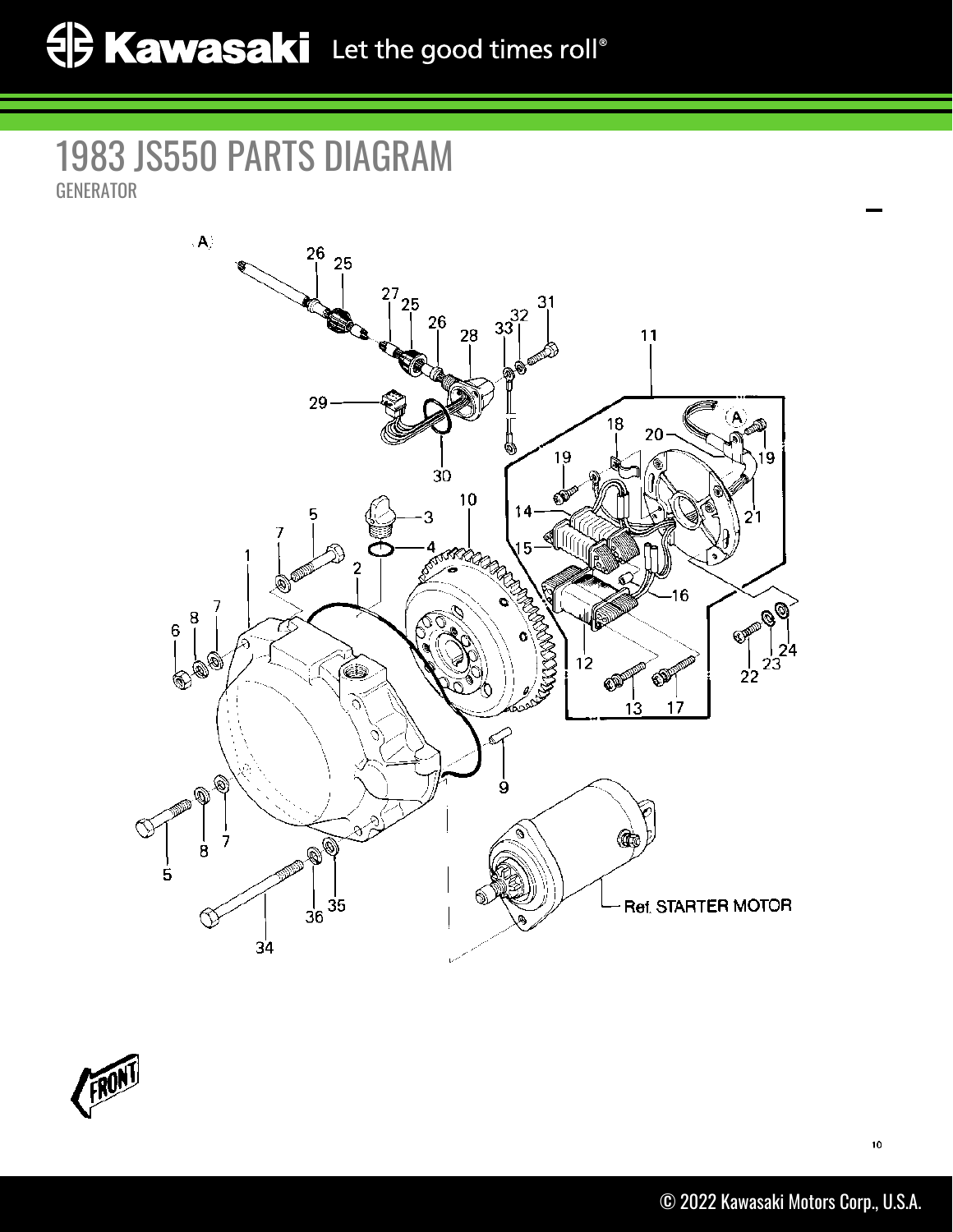## 1983 JS550 PARTS LIST GENERATOR

| <b>ITEM NAME</b>               | <b>PART NUMBER</b> | <b>QUANTITY</b> |
|--------------------------------|--------------------|-----------------|
| COVER-GENERATOR (Ref #1)       | 14031-3705         | 1               |
| "O" RING (Ref # 2)             | 92055-521          | 1               |
| BREATHER (Ref #3)              | 14069-3709         | 1               |
| "0" RING (Ref #4)              | 92055-515          | 1               |
| BOLT 8X50 (Ref # 5)            | 110R0850           | 4               |
| NUT 8MM (Ref #6)               | 311R0800           | $\overline{2}$  |
| WASHER (Ref # 7)               | 410S0800           | 6               |
| WASHER SPRING 8MM (Ref # 8)    | 461S0800           | 4               |
| PIN, DOWEL (Ref # 9)           | 551R0612           | $\overline{2}$  |
| FLYWHEEL, MAGNETO (Ref # 10)   | 21050-3020         | 1               |
| STATOR ASSY (Ref # 11)         | 21003-3012         | 1               |
| COIL, CHARGE (Ref #12)         | 59031-3002         | 1               |
| SCREW 5X34 (Ref # 13)          | 92011-530          | $\overline{2}$  |
| COIL, EXCITING (Ref #14)       | 21049-3007         | 1               |
| COIL, PULSING (Ref #15)        | 59026-3008         | 1               |
| COLLAR, COIL (Ref # 16)        | 92027-3014         | $\overline{2}$  |
| SCREW, 5X38 (Ref # 17)         | 92009-3008         | $\overline{2}$  |
| CLAMP (Ref # 18)               | 92037-520          | 1               |
| <b>SCREW 4X8 (Ref # 19)</b>    | 92011-560          | $\overline{2}$  |
| CLAMP (Ref # 20)               | 92037-547          | 1               |
| HARNESS, MAGNETO (Ref #21)     | 26001-3006         | 1               |
| SCREW PAN HEAD 5X20 (Ref # 22) | 220B0520           | 2               |
| WASHER SPRING 5MM (Ref # 23)   | 461F0500           | $\overline{2}$  |
| WASHER (Ref # 24)              | 92022-544          | $\overline{2}$  |
| CAP (Ref # 25)                 | 11012-3012         | $\overline{2}$  |
| GROMMET (Ref #26)              | 92071-3001         | $\overline{2}$  |
| TUBE,10X345 (Ref # 27)         | 92059-3032         | 1               |
| CAP-MAGNETO HARNESS (Ref # 28) | 59176-517-YR       | 1               |
| CONNECTOR, CORD (Ref # 29)     | 59221-506          | 1               |